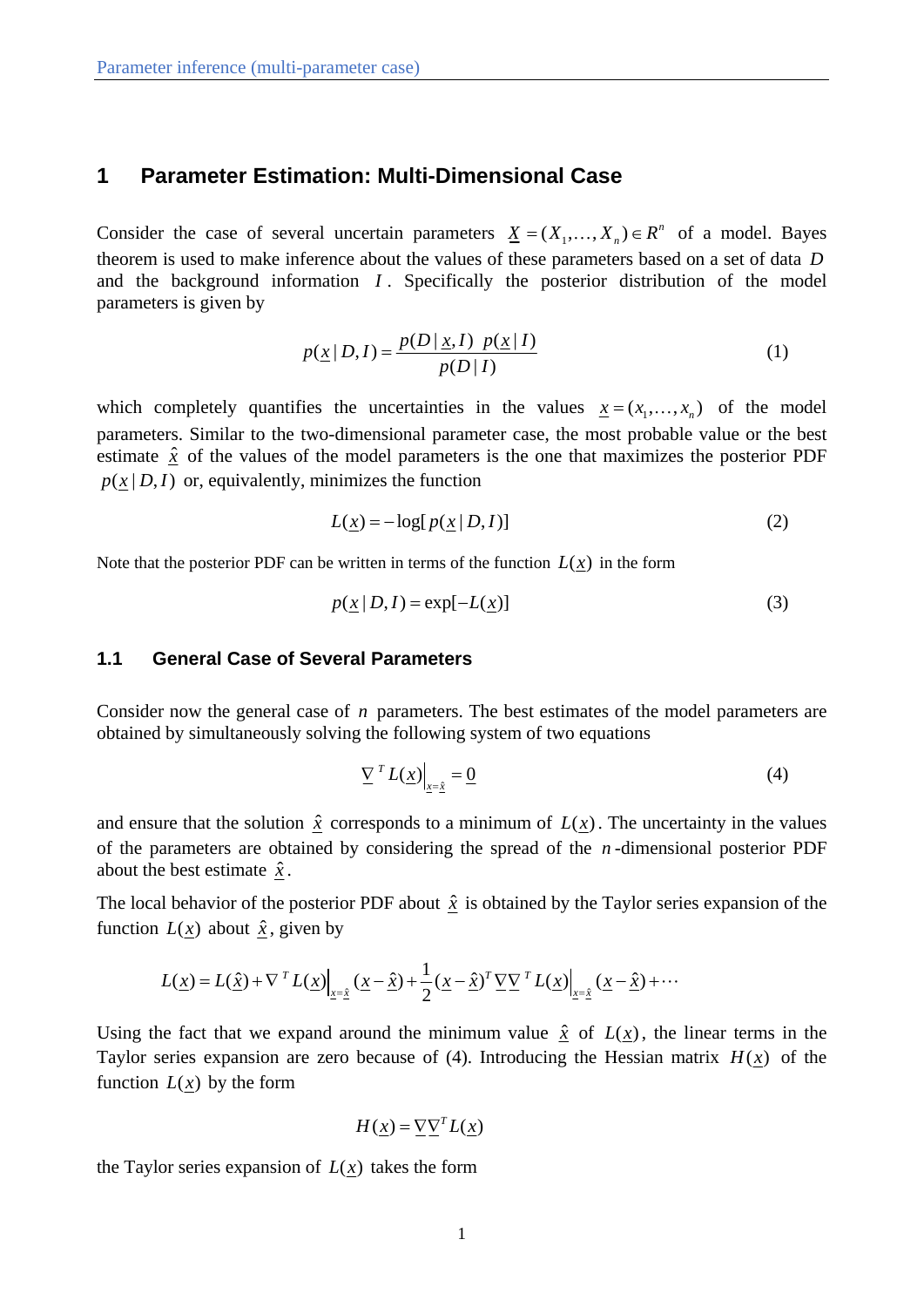$$
L(\underline{x}) = L(\hat{\underline{x}}) + \frac{1}{2} (\underline{x} - \hat{\underline{x}})^T H(\hat{\underline{x}}) (\underline{x} - \hat{\underline{x}}) + \cdots
$$

or equivalently

$$
L(\underline{x}) = L(\hat{\underline{x}}) + \frac{1}{2}Q(\underline{x}) + \cdots
$$
 (5)

where  $Q(x)$  takes the quadratic form

$$
Q(\underline{x}) = (\underline{x} - \hat{\underline{x}})^T H(\hat{\underline{x}})(\underline{x} - \hat{\underline{x}})
$$
\n(6)

Note that at the neighbor of the best estimate, the terms of the order of three or higher in the Taylor series expansion of  $L(x)$  can be neglected and the behavior of the function  $L(x)$  locally is specified by the behavior of the quadratic form  $Q(x)$ . Specifically the spread of uncertainty around the best estimate  $\hat{x}$  is determined by the contour curves of function  $Q(x)$ . Using the fact that  $\hat{x}$  is the minimum of  $L(x)$ , then the Hessian of  $L(x)$  is positive definite or, equivalently, that the quadratic form  $Q(\underline{x})$  is positive for any  $\underline{x} - \hat{\underline{x}} \neq (0, \dots, 0)^T$ . The points  $\underline{x}$  in the parameter space that belong to the contour curve of  $Q(x)$  corresponding to an energy level  $\kappa^2 > 0$ , have coordinates that satisfy the equation

$$
Q(\underline{x}) = (\underline{x} - \hat{\underline{x}})^T H(\hat{\underline{x}})(\underline{x} - \hat{\underline{x}}) = \kappa^2
$$

Consider the eigenvalues  $\lambda_i$ ,  $i = 1, ..., n$ , and the corresponding eigenvectors  $\underline{u}_i$ ,  $i = 1, ..., n$ , of the positive definite symmetric matrix  $\hat{H} = H(\hat{x})$  obtained by solving the eigenvalue problem

 $\hat{H}u = \lambda u$ 

From linear algebra results, it is well known that for a positive definite symmetric matrix  $\hat{H}$ , the eigenvalues are positive i.e.  $\lambda_i > 0$ ,  $i = 1, ..., n$ , while the eigenvectors  $\underline{u}_i$ ,  $i = 1, ..., n$ , are orthogonal. Normalize that eigenvectors  $u_i$ ,  $i = 1,...,n$ , so that they have unit length. These orthogonal unit vectors define certain orthogonal directions in the parameter space. Introducing now the matrix of eigenvectors  $U = [u_1, \dots, u_n]$  and invoking known relevant results from linear algebra, one can write the orthogonality conditions:

$$
UU^{T} = U^{T}U = I
$$

$$
U^{T}\hat{H}U = \Lambda
$$

where  $\Lambda$  is the diagonal matrix of the eigenvalues of  $\hat{H}$ . The first condition implies that the matrix of eigenvectors *Q* is orthogonal. Also, from linear algebra, it is well-known that the orthonormal eigenvectors  $u_i$ ,  $i = 1,...,n$ , constitute a basis of the *n*-dimensional vector space or, equivalently, any vector  $\underline{x} - \hat{\underline{x}} \in \mathbb{R}^n$  can be written in terms of the basis of eigenvectors  $\{\underline{u}_1, \ldots, \underline{u}_n\}$  as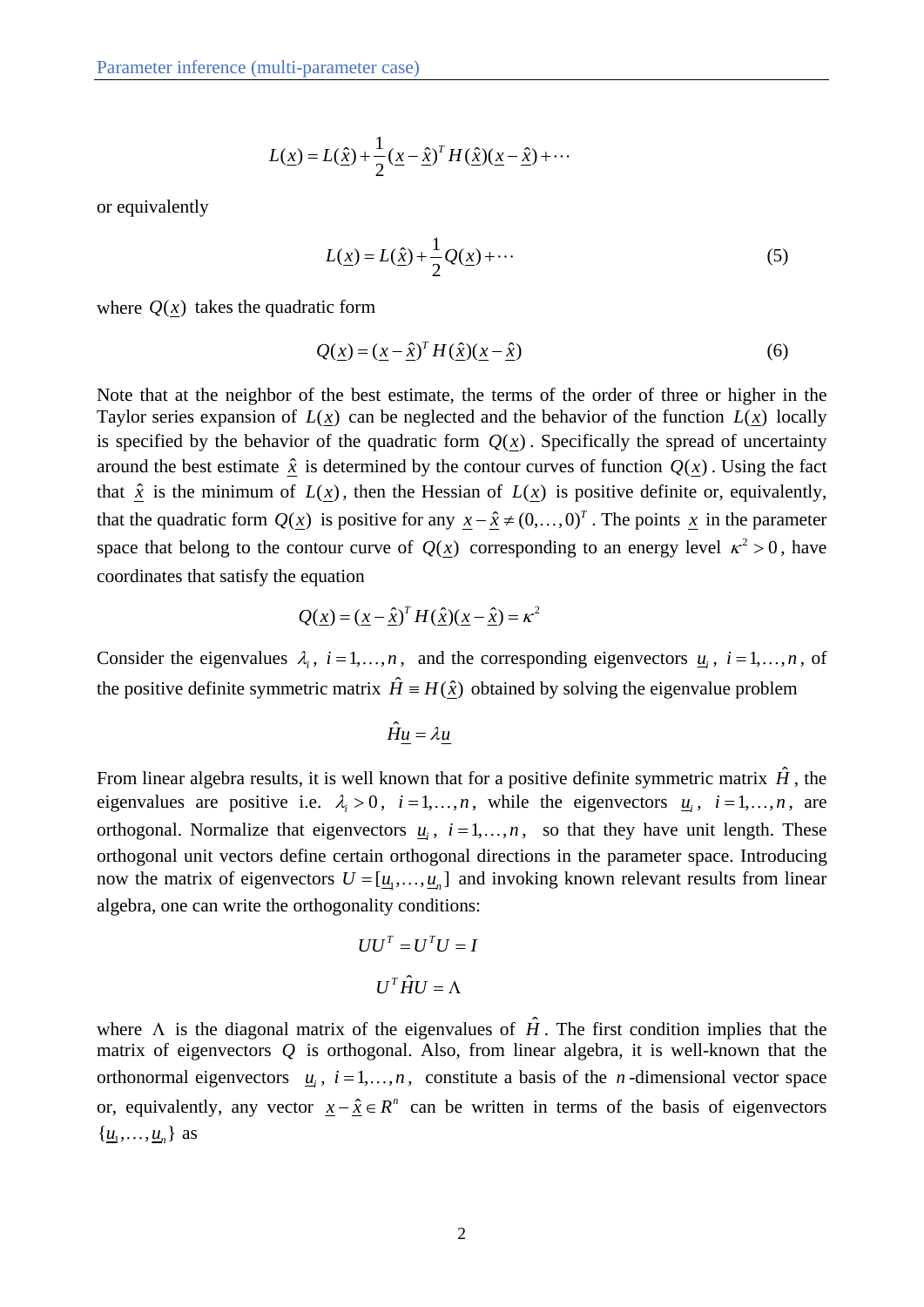$$
\underline{x} - \underline{\mu} = \sum_{i=1}^{n} y_i \underline{u}_i = U \underline{y} \tag{7}
$$

where  $y = (y_1, ..., y_n)^T \in \mathbb{R}^n$ , which is an alternative representation of the vector  $x - \hat{x}$  using its components  $y_1, \ldots, y_n$  with respect to the new orthonormal basis of eigenvectors  $\{u_1, \ldots, u_n\}$ .

Substituting (7) into the quadratic form (6), one derives the quadratic form in terms of the components  $y_1, \ldots, y_n$  of the vector  $\underline{x} - \hat{\underline{x}}$  in the new basis as

$$
Q(\underline{x}) = \underline{y}^T U^T H U \underline{y} = \underline{y}^T \Lambda \underline{y} = \sum_{i=1}^n \lambda_i y_i^2
$$
 (8)

It is clear that the symmetric matrix associated with the quadratic form in the new basis  $\{u_1, \ldots, u_n\}$  of the eigenvectors of *H* is the diagonal matrix  $\Lambda$  of the eigenvalues of *H*.

Consider now the points at the contour of the function  $Q(x)$  corresponding to an "energy" level  $\kappa$ . Such points in the *n*-dimensional space satisfy the equation

$$
Q(\underline{x}) = \kappa^2
$$

or, equivalently, using (8), the components with respect to the eigenvector basis satisfy

$$
\sum_{i=1}^n \lambda_i y_i^2 = \hat{Q}(\underline{y}) = \kappa^2
$$

which can be written in the form

$$
\sum_{i=1}^{n} \frac{y_i^2}{\alpha_i^2} = 1
$$
 (9)

where  $\alpha$ <sub>i</sub> *i*  $\alpha_i = \frac{\kappa}{\sqrt{\lambda}}$ . Equation (9) represents an hyper-ellipse that is centered in the point  $\hat{x}$  in the

parameter space with principal axis along the directions specified by the eigenvectors and size of the principal axis equal to  $\alpha_i$ , i.e. the size of the principal axes are inversely proportional to the

square root of the eigenvalues. Thus, the eigenvalues and the eigenvectors of the matrix  $\hat{H}$ define completely the characteristics of this hyper-ellipse in the *n* -dimensional space, containing all points with coordinate values satisfying the equation (9). As in the two-parameter case, the contour curve specifies the spread of the uncertainty in the values of the parameters in  $\overline{x}$  in the *n* -dimensional parameter space.

Asymptotic Approximation of Posterior PDF: Substituting the Taylor series expansion (5) into the posterior PDF (3) and keeping only up to the quadratic terms in the Taylor expansion, the posterior PDF is approximated by

$$
p(\underline{x} | D, I) = \exp[-L(\underline{x})] \propto \exp[-Q(\underline{x})]
$$

$$
\propto \exp\left[-\frac{1}{2}(\underline{x} - \hat{\underline{x}})^T H(\hat{\underline{x}})(\underline{x} - \hat{\underline{x}})\right]
$$

Introducing the covariance matrix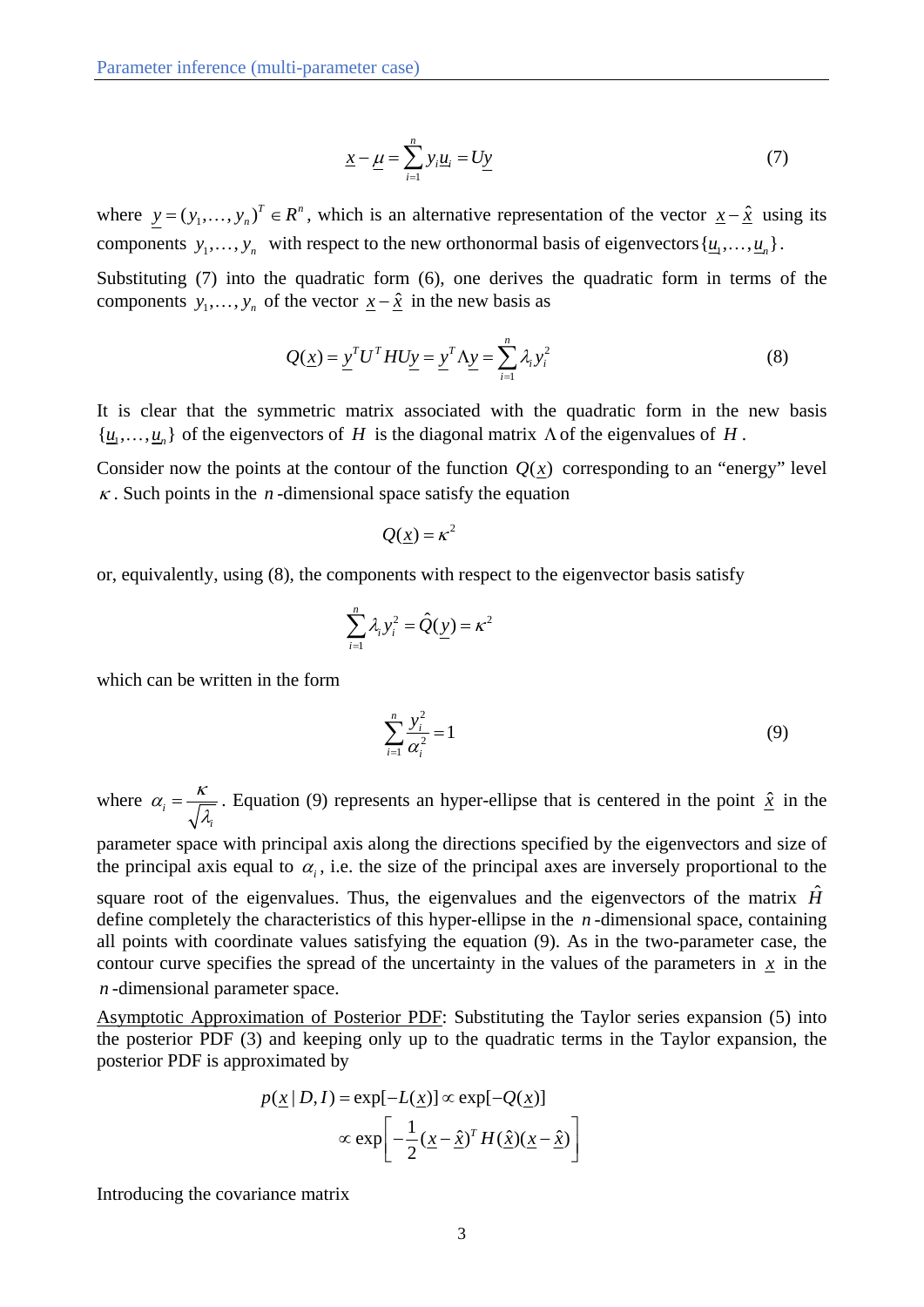$$
C = H^{-1}(\hat{\underline{x}})
$$

as the inverse of the Hessian of  $L(x)$  evaluated at the most probable value  $\hat{x}$  of the model parameters, the posterior PDF is approximated by the multi-variable Gaussian PDF.

$$
p(\underline{x} \mid D, I) = \frac{1}{\left(\sqrt{2\pi}\right)^2 \sqrt{\det C}} \exp\left[-\frac{1}{2}(\underline{x} - \hat{\underline{x}})^T C^{-1} (\underline{x} - \hat{\underline{x}})\right]
$$
(10)

## **Remarks**

- 1. The Bayesian Central Limit Theorem, outlined for the two-dimensional case in Remark 1, holds also for the *n* dimensional case. Specifically, the posterior PDF asymptotically approximates the Gaussian multivariate PDF centered at the most probable value  $\hat{x}$  and with covariance matrix  $C = H^{-1}(\hat{\underline{x}})$ , given by (10).
- 2. The spread of the uncertainty in the parameters around the best estimate  $\hat{x}$  is completely defined by the Hessian matrix  $\hat{H} = H(\hat{x})$  or equivalently by the covariance matrix  $C = H^{-1}(\hat{x})$ .
- 3. In order to obtain the marginal distribution of a parameter, say  $x_i$ , we need to integrate out the values of the rest of the parameters  $\tilde{x}_i = (x_1, \dots, x_{i-1}, x_{i+1}, \dots, x_n)$  using the marginalization theorem

$$
p(x_i | D, I) = \int p(x_i, \underline{\tilde{x}}_i | D, I) d\underline{\tilde{x}}_i
$$

However, this is a multi-dimensional integral which cannot be evaluated numerically for more than a few parameters. However, using the asymptotic Gaussian approximation of the joint posterior PDF  $p(x | D, I)$  defined in (10), one can readily obtain that the marginal PDF  $p(x_i | D, I)$  is also Gaussian distribution with mean  $\hat{x}_i$  and variance  $C_i$ , the (*i, i*) diagonal component of the covariance matrix *C*. The best estimate of  $x_i$  is  $\hat{x}_i$  and the spread of the uncertainty in the parameter  $x_i$  about the best estimate is defined by  $\sqrt{C_{ii}}$ . It should be emphasized that the estimates  $\sqrt{C_{ii}}$  of the uncertainties in each one of the parameters  $x_i$  give an incomplete picture of the uncertainties since they do not take into account the correlation between the variables in the vector *x* .

4. Using the linear transformation of variables

$$
\underline{x} - \hat{\underline{x}} = U \underline{y}
$$

The fact that asymptotically the variables in  $x$  are Gaussian and that a linear transformation of Gaussian variables results in Gaussian variables as well, the posterior PDF for the new variables  $y = U^{-1}(\underline{x} - \hat{\underline{x}})$  are also Gaussian with zero mean and diagonal covariance  $E[yy^T] = \Lambda^{-1}$  (see general proof in Remark 4). Specifically, the posterior PDF of *y* is given by